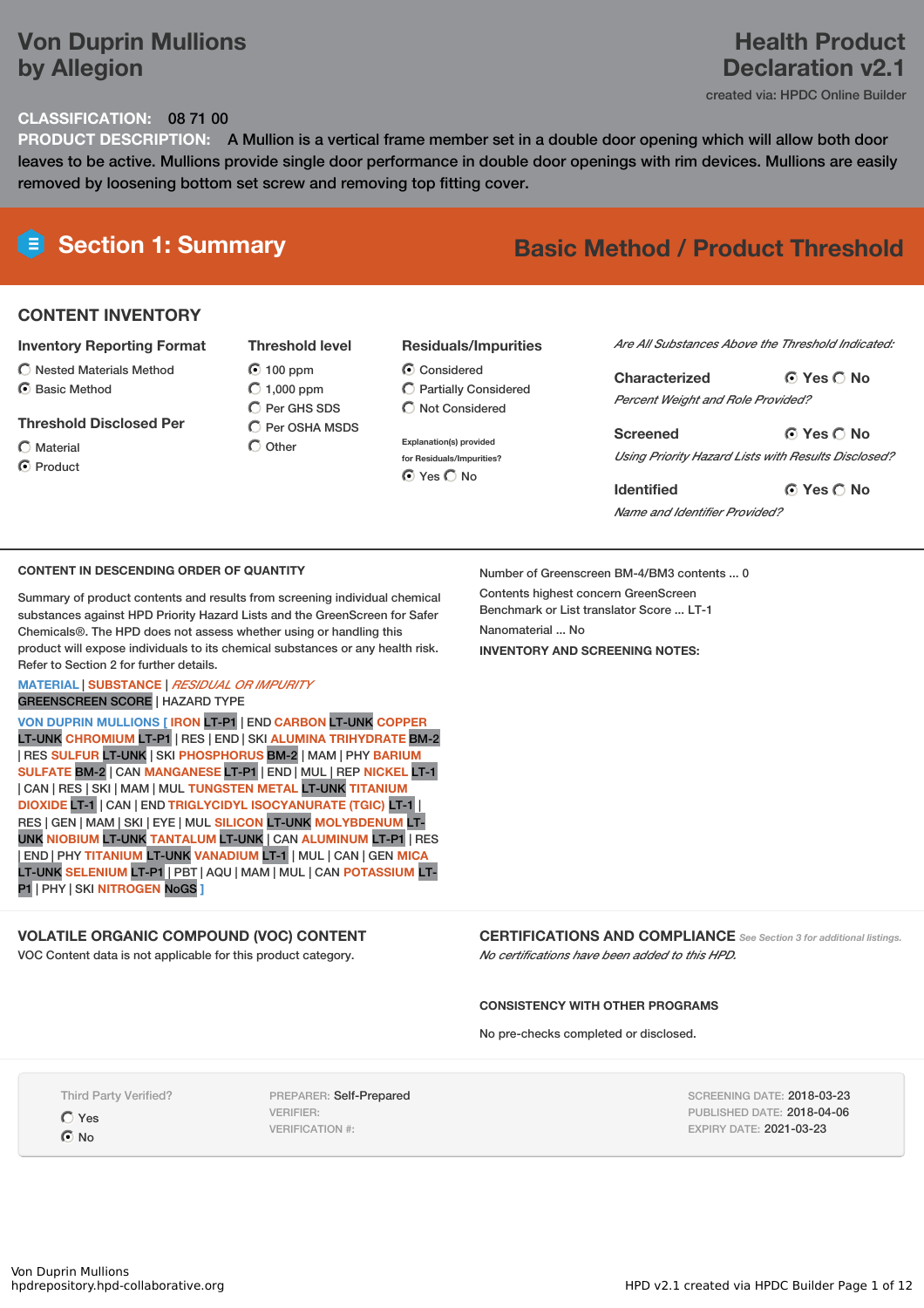This section lists contents in a product based on specific threshold(s) and reports detailed health information including hazards. This *HPD uses the inventory method indicated above, which is one of three possible methods:*

- *Basic Inventory method with Product-level threshold.*
- *Nested Material Inventory method with Product-level threshold*
- *Nested Material Inventory method with individual Material-level thresholds*

Definitions and requirements for the three inventory methods and requirements for each data field can be found in the HPD Open *Standard version 2.1, available on the HPDC website at: www.hpd-collaborative.org/hpd-2-1-standard*

| %: 0.2950<br><b>HAZARDS:</b><br>None Found<br>unknown.<br><b>COPPER</b><br>% 0.1910<br><b>HAZARDS:</b>                                                                                                      | GS: LT-UNK<br>AGENCY(IES) WITH WARNINGS:<br>No warnings found on HPD Priority lists<br>GS: LT-UNK<br>AGENCY(IES) WITH WARNINGS: | RC: UNK<br>RC: UNK | NANO: No<br>SUBSTANCE NOTES: This substance is part of the steel alloy matrix. Due to the commodity nature of steel, the status of recycled content is<br>NANO: No | ROLE: Body<br>ROLE: Body | ID: 7440-50-8 |
|-------------------------------------------------------------------------------------------------------------------------------------------------------------------------------------------------------------|---------------------------------------------------------------------------------------------------------------------------------|--------------------|--------------------------------------------------------------------------------------------------------------------------------------------------------------------|--------------------------|---------------|
|                                                                                                                                                                                                             |                                                                                                                                 |                    |                                                                                                                                                                    |                          |               |
|                                                                                                                                                                                                             |                                                                                                                                 |                    |                                                                                                                                                                    |                          |               |
|                                                                                                                                                                                                             |                                                                                                                                 |                    |                                                                                                                                                                    |                          |               |
|                                                                                                                                                                                                             |                                                                                                                                 |                    |                                                                                                                                                                    |                          |               |
|                                                                                                                                                                                                             |                                                                                                                                 |                    |                                                                                                                                                                    |                          |               |
|                                                                                                                                                                                                             |                                                                                                                                 |                    |                                                                                                                                                                    |                          |               |
|                                                                                                                                                                                                             |                                                                                                                                 |                    |                                                                                                                                                                    |                          |               |
| unknown.<br><b>CARBON</b>                                                                                                                                                                                   |                                                                                                                                 |                    | SUBSTANCE NOTES: This substance is part of the steel alloy matrix. Due to the commodity nature of steel, the status of recycled content is                         |                          | ID: 7440-44-0 |
| <b>ENDOCRINE</b>                                                                                                                                                                                            | <b>TEDX - Potential Endocrine Disruptors</b>                                                                                    |                    | <b>Potential Endocrine Disruptor</b>                                                                                                                               |                          |               |
| <b>HAZARDS:</b>                                                                                                                                                                                             | AGENCY(IES) WITH WARNINGS:                                                                                                      |                    |                                                                                                                                                                    |                          |               |
| %: 98,7130                                                                                                                                                                                                  | $G.S. LT-P1$                                                                                                                    | RC: UNK            | NANO: No                                                                                                                                                           | ROLE: Body               |               |
| <b>IRON</b>                                                                                                                                                                                                 |                                                                                                                                 |                    |                                                                                                                                                                    |                          | ID: 7439-89-6 |
| <b>OTHER PRODUCT NOTES:</b>                                                                                                                                                                                 |                                                                                                                                 |                    |                                                                                                                                                                    |                          |               |
| RESIDUALS AND IMPURITIES NOTES: Residuals and impurities were collected for all raw materials included in this product. All<br>chemicals that fall above the stated threshold are included in this section. |                                                                                                                                 |                    |                                                                                                                                                                    |                          |               |
|                                                                                                                                                                                                             |                                                                                                                                 |                    | RESIDUALS AND IMPURITIES CONSIDERED: Yes                                                                                                                           |                          |               |

Von Duprin Mullions<br>hpdrepository.hpd-collaborative.org

unknown.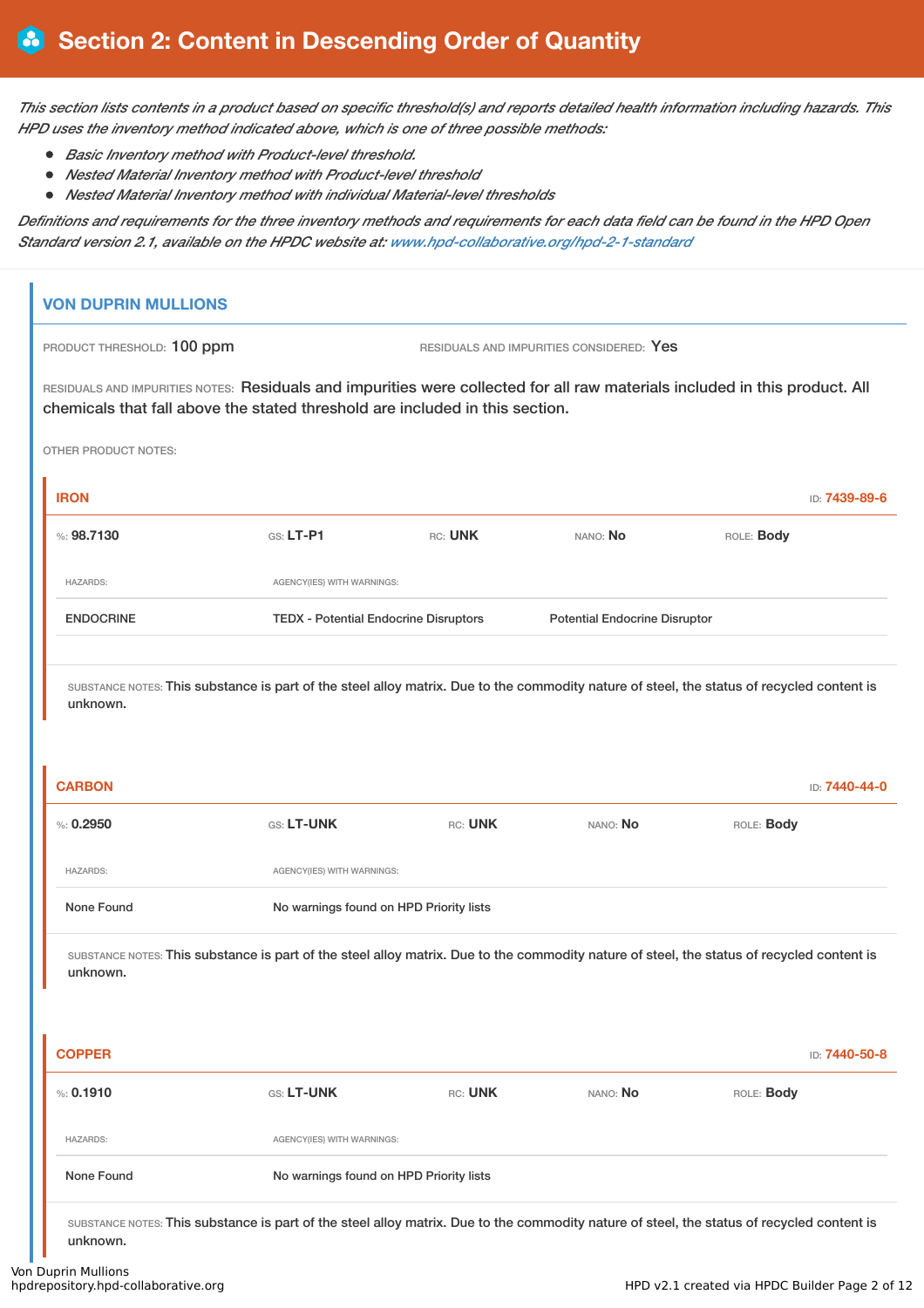| <b>CHROMIUM</b> | ID: 7440-47-3 |
|-----------------|---------------|
|-----------------|---------------|

| $\%: 0.1560$          | $G.S.$ LT-P1                                 | RC: UNK | NANO: No                             | ROLE: Body                                              |
|-----------------------|----------------------------------------------|---------|--------------------------------------|---------------------------------------------------------|
|                       |                                              |         |                                      |                                                         |
| <b>HAZARDS:</b>       | AGENCY(IES) WITH WARNINGS:                   |         |                                      |                                                         |
| <b>RESPIRATORY</b>    | AOEC - Asthmagens                            |         | only                                 | Asthmagen (ARs) - sensitizer-induced - inhalable forms  |
| <b>ENDOCRINE</b>      | <b>TEDX</b> - Potential Endocrine Disruptors |         | <b>Potential Endocrine Disruptor</b> |                                                         |
| <b>SKIN SENSITIZE</b> | <b>MAK</b>                                   |         |                                      | Sensitizing Substance Sh - Danger of skin sensitization |
|                       |                                              |         |                                      |                                                         |

# **ALUMINA TRIHYDRATE** ID: **21645-51-2** %: **0.0700 GS: BM-2** RC: **None NANO: No** ROLE: **Powder Coating** HAZARDS: AGENCY(IES) WITH WARNINGS: RESPIRATORY **AOEC - Asthmagens** And Asthmagen (ARs) - sensitizer-induced - inhalable forms only SUBSTANCE NOTES: **SULFUR** ID: **7704-34-9**

| %: 0.0620              | <b>GS: LT-UNK</b>          | RC: UNK | NANO: No                      | ROLE: <b>Body</b> |
|------------------------|----------------------------|---------|-------------------------------|-------------------|
| <b>HAZARDS:</b>        | AGENCY(IES) WITH WARNINGS: |         |                               |                   |
| <b>SKIN IRRITATION</b> | EU - GHS (H-Statements)    |         | H315 - Causes skin irritation |                   |

SUBSTANCE NOTES: This substance is part of the steel alloy matrix. Due to the commodity nature of steel, the status of recycled content is unknown.

| <b>PHOSPHORUS</b>          |                                                  |         |                                       |                   | ID: 7723-14-0 |
|----------------------------|--------------------------------------------------|---------|---------------------------------------|-------------------|---------------|
| $\%: 0.0496$               | $GS:$ BM-2                                       | RC: UNK | NANO: No                              | ROLE: <b>Body</b> |               |
| <b>HAZARDS:</b>            | AGENCY(IES) WITH WARNINGS:                       |         |                                       |                   |               |
| <b>MAMMALIAN</b>           | US EPA - EPCRA Extremely Hazardous<br>Substances |         | <b>Extremely Hazardous Substances</b> |                   |               |
| PHYSICAL HAZARD (REACTIVE) | EU - GHS (H-Statements)                          |         | H228 - Flammable solid                |                   |               |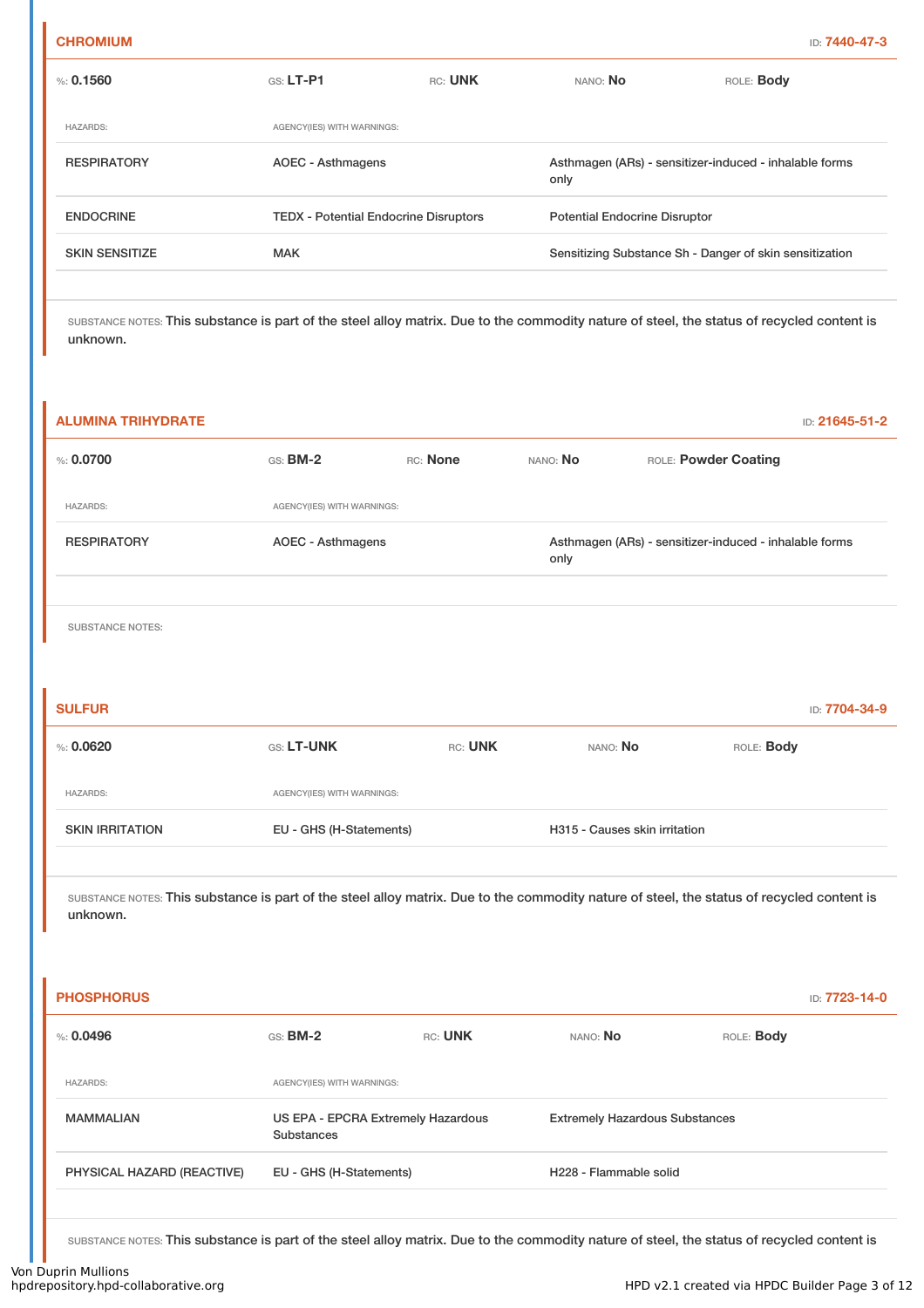## **BARIUM SULFATE** ID: **7727-43-7** %: **0.0200** GS: **BM-2** RC: **None** NANO: **No** ROLE: **Powder Coating** HAZARDS: AGENCY(IES) WITH WARNINGS: CANCER MAK MAK Carcinogen Group 4 - Non-genotoxic carcinogen with low risk under MAK/BAT levels

SUBSTANCE NOTES:

**MANGANESE** ID: **7439-96-5** %: **0.0176** GS: **LT-P1** RC: **UNK** NANO: **No** ROLE: **Body** HAZARDS: AGENCY(IES) WITH WARNINGS: ENDOCRINE TEDX - Potential Endocrine Disruptors Potential Endocrine Disruptor MULTIPLE German FEA - Substances Hazardous to Waters Class 2 - Hazard to Waters REPRODUCTIVE Japan - GHS Toxic to reproduction - Category 1B

SUBSTANCE NOTES: This substance is part of the steel alloy matrix. Due to the commodity nature of steel, the status of recycled content is unknown.

| <b>NICKEL</b>         |                                          |         |                                               | <b>ID: 7440-02-0</b>                                   |  |
|-----------------------|------------------------------------------|---------|-----------------------------------------------|--------------------------------------------------------|--|
| % 0.0156              | $GS: LT-1$                               | RC: UNK | NANO: No                                      | ROLE: Body                                             |  |
| <b>HAZARDS:</b>       | AGENCY(IES) WITH WARNINGS:               |         |                                               |                                                        |  |
| <b>CANCER</b>         | <b>IARC</b>                              |         |                                               | Group 1 - Agent is Carcinogenic to humans              |  |
| <b>CANCER</b>         | <b>IARC</b>                              |         |                                               | Group 2b - Possibly carcinogenic to humans             |  |
| <b>CANCER</b>         | CA EPA - Prop 65                         |         | Carcinogen                                    |                                                        |  |
| <b>CANCER</b>         | <b>US CDC - Occupational Carcinogens</b> |         | Occupational Carcinogen                       |                                                        |  |
| <b>CANCER</b>         | US NIH - Report on Carcinogens           |         | Reasonably Anticipated to be Human Carcinogen |                                                        |  |
| <b>RESPIRATORY</b>    | <b>AOEC - Asthmagens</b>                 |         |                                               | Asthmagen (ARs) - sensitizer-induced - inhalable forms |  |
| <b>SKIN SENSITIZE</b> | EU - GHS (H-Statements)                  |         | H317 - May cause an allergic skin reaction    |                                                        |  |
| <b>CANCER</b>         | EU - GHS (H-Statements)                  |         | H351 - Suspected of causing cancer            |                                                        |  |
| <b>ORGAN TOXICANT</b> | EU - GHS (H-Statements)                  |         | repeated exposure                             | H372 - Causes damage to organs through prolonged or    |  |
| <b>MULTIPLE</b>       | German FEA - Substances Hazardous to     |         | Class 2 - Hazard to Waters                    |                                                        |  |

Von Duprin Mullions<br>hpdrepository.hpd-collaborative.org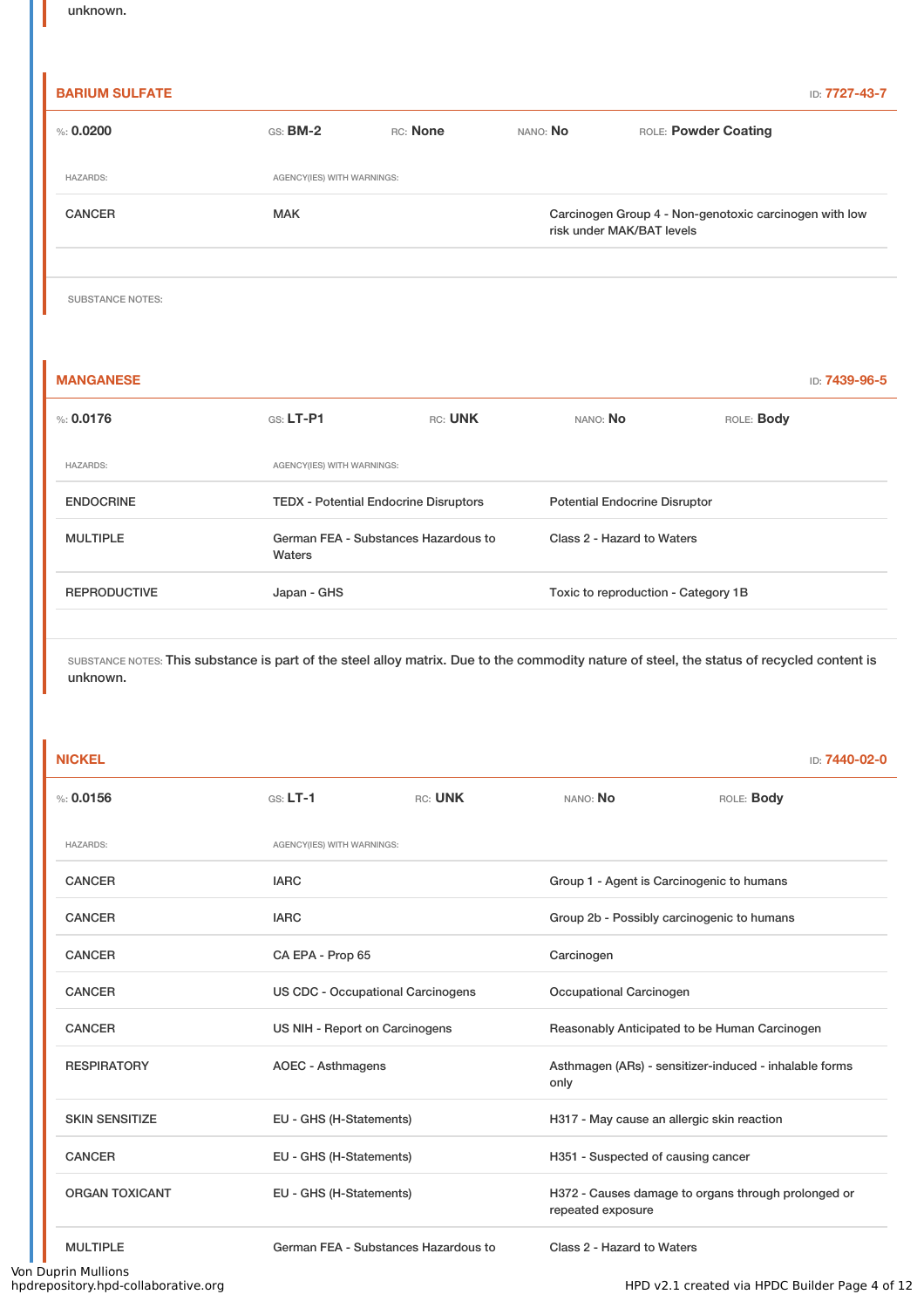|                    | Waters     |                                                                      |
|--------------------|------------|----------------------------------------------------------------------|
| <b>CANCER</b>      | <b>MAK</b> | Carcinogen Group 1 - Substances that cause cancer in<br>man          |
| <b>RESPIRATORY</b> | <b>MAK</b> | Sensitizing Substance Sah - Danger of airway & skin<br>sensitization |
|                    |            |                                                                      |

#### **TUNGSTEN METAL** ID: **7440-33-7**

| $\%$ : 0.0130   | GS: LT-UNK                              | RC: None | NANO: <b>No</b> | ROLE: <b>Body</b> |  |  |
|-----------------|-----------------------------------------|----------|-----------------|-------------------|--|--|
| <b>HAZARDS:</b> | AGENCY(IES) WITH WARNINGS:              |          |                 |                   |  |  |
| None Found      | No warnings found on HPD Priority lists |          |                 |                   |  |  |

SUBSTANCE NOTES: This substance is part of the steel alloy matrix. Due to the commodity nature of steel, the status of recycled content is unknown.

| <b>TITANIUM DIOXIDE</b> |                                   |                                              |          | ID: 13463-67-7                                                                                          |
|-------------------------|-----------------------------------|----------------------------------------------|----------|---------------------------------------------------------------------------------------------------------|
| %: $0.0100$             | $GS: LT-1$                        | RC: None                                     | NANO: No | ROLE: Powder Coating                                                                                    |
| <b>HAZARDS:</b>         | AGENCY(IES) WITH WARNINGS:        |                                              |          |                                                                                                         |
| <b>CANCER</b>           | US CDC - Occupational Carcinogens |                                              |          | Occupational Carcinogen                                                                                 |
| <b>CANCER</b>           | CA EPA - Prop 65                  |                                              |          | Carcinogen - specific to chemical form or exposure route                                                |
| <b>CANCER</b>           | <b>IARC</b>                       |                                              |          | Group 2B - Possibly carcinogenic to humans - inhaled from<br>occupational sources                       |
| <b>ENDOCRINE</b>        |                                   | <b>TEDX</b> - Potential Endocrine Disruptors |          | <b>Potential Endocrine Disruptor</b>                                                                    |
| <b>CANCER</b>           | <b>MAK</b>                        |                                              |          | Carcinogen Group 3A - Evidence of carcinogenic effects<br>but not sufficient to establish MAK/BAT value |

SUBSTANCE NOTES:

í.

| <b>TRIGLYCIDYL ISOCYANURATE (TGIC)</b> |                                     |          |                                     |                                            | ID: 2451-62-9 |
|----------------------------------------|-------------------------------------|----------|-------------------------------------|--------------------------------------------|---------------|
| $\%: 0.0100$                           | $GS: LT-1$                          | RC: None | NANO: No                            | ROLE: Powder Coating                       |               |
| <b>HAZARDS:</b>                        | AGENCY(IES) WITH WARNINGS:          |          |                                     |                                            |               |
| <b>RESPIRATORY</b>                     | <b>AOEC - Asthmagens</b>            |          | Asthmagen (Rs) - sensitizer-induced |                                            |               |
| <b>GENE MUTATION</b>                   | <b>EU - SVHC Authorisation List</b> |          | Mutagenic - Candidate list          |                                            |               |
| <b>MAMMALIAN</b>                       | EU - GHS (H-Statements)             |          | H301 - Toxic if swallowed           |                                            |               |
| <b>SKIN SENSITIZE</b>                  | EU - GHS (H-Statements)             |          |                                     | H317 - May cause an allergic skin reaction |               |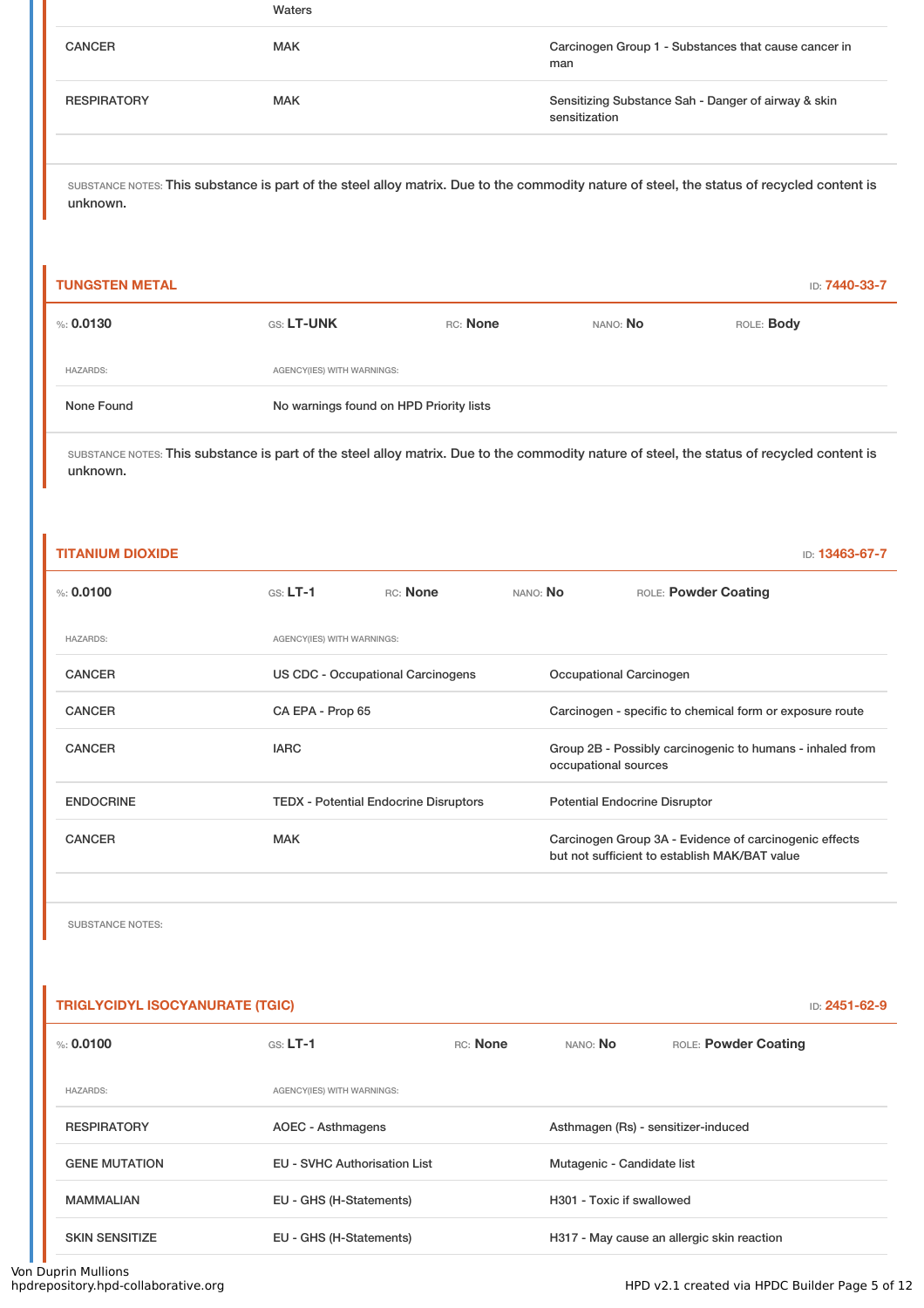| <b>EYE IRRITATION</b> | EU - GHS (H-Statements)                        | H318 - Causes serious eye damage                                                            |
|-----------------------|------------------------------------------------|---------------------------------------------------------------------------------------------|
| <b>MAMMALIAN</b>      | EU - GHS (H-Statements)                        | H331 - Toxic if inhaled                                                                     |
| <b>GENE MUTATION</b>  | EU - GHS (H-Statements)                        | H340 - May cause genetic defects                                                            |
| <b>GENE MUTATION</b>  | <b>EU - REACH Annex XVII CMRs</b>              | Mutagen Category 2 - Substances which should be<br>regarded as if they are Mutagenic to man |
| <b>MULTIPLE</b>       | ChemSec - SIN List                             | CMR - Carcinogen, Mutagen &/or Reproductive Toxicant                                        |
| <b>MULTIPLE</b>       | German FEA - Substances Hazardous to<br>Waters | Class 3 - Severe Hazard to Waters                                                           |
| <b>RESPIRATORY</b>    | <b>MAK</b>                                     | Sensitizing Substance Sah - Danger of airway & skin<br>sensitization                        |
| <b>GENE MUTATION</b>  | Korea - GHS                                    | Germ cell mutagenicity - Category 1 [H340 - May cause<br>genetic defects]                   |
| <b>GENE MUTATION</b>  | <b>EU - Annex VI CMRs</b>                      | Mutagen - Category 1B                                                                       |
| <b>GENE MUTATION</b>  | New Zealand - GHS                              | 6.6A - Known or presumed human mutagens                                                     |
| <b>GENE MUTATION</b>  | Japan - GHS                                    | Germ cell mutagenicity - Category 1B                                                        |
|                       |                                                |                                                                                             |

SUBSTANCE NOTES:

| <b>SILICON</b>  |                                         |         |                 | <b>ID: 7440-21-3</b> |
|-----------------|-----------------------------------------|---------|-----------------|----------------------|
| $\%$ : 0.0095   | <b>GS: LT-UNK</b>                       | RC: UNK | NANO: <b>No</b> | ROLE: <b>Body</b>    |
| <b>HAZARDS:</b> | AGENCY(IES) WITH WARNINGS:              |         |                 |                      |
| None Found      | No warnings found on HPD Priority lists |         |                 |                      |

| <b>MOLYBDENUM</b>                                                                                                                                      |                                         |         |          | ID: 7439-98-7 |
|--------------------------------------------------------------------------------------------------------------------------------------------------------|-----------------------------------------|---------|----------|---------------|
| % 0.0083                                                                                                                                               | GS: LT-UNK                              | RC: UNK | NANO: No | ROLE: Body    |
| <b>HAZARDS:</b>                                                                                                                                        | AGENCY(IES) WITH WARNINGS:              |         |          |               |
| None Found                                                                                                                                             | No warnings found on HPD Priority lists |         |          |               |
| SUBSTANCE NOTES: This substance is part of the steel alloy matrix. Due to the commodity nature of steel, the status of recycled content is<br>unknown. |                                         |         |          |               |
| <b>NIOBIUM</b>                                                                                                                                         |                                         |         |          | ID: 7440-03-1 |
| % 0.0074                                                                                                                                               | GS: LT-UNK                              | RC: UNK | NANO: No | ROLE: Body    |
| <b>HAZARDS:</b>                                                                                                                                        | AGENCY(IES) WITH WARNINGS:              |         |          |               |
|                                                                                                                                                        |                                         |         |          |               |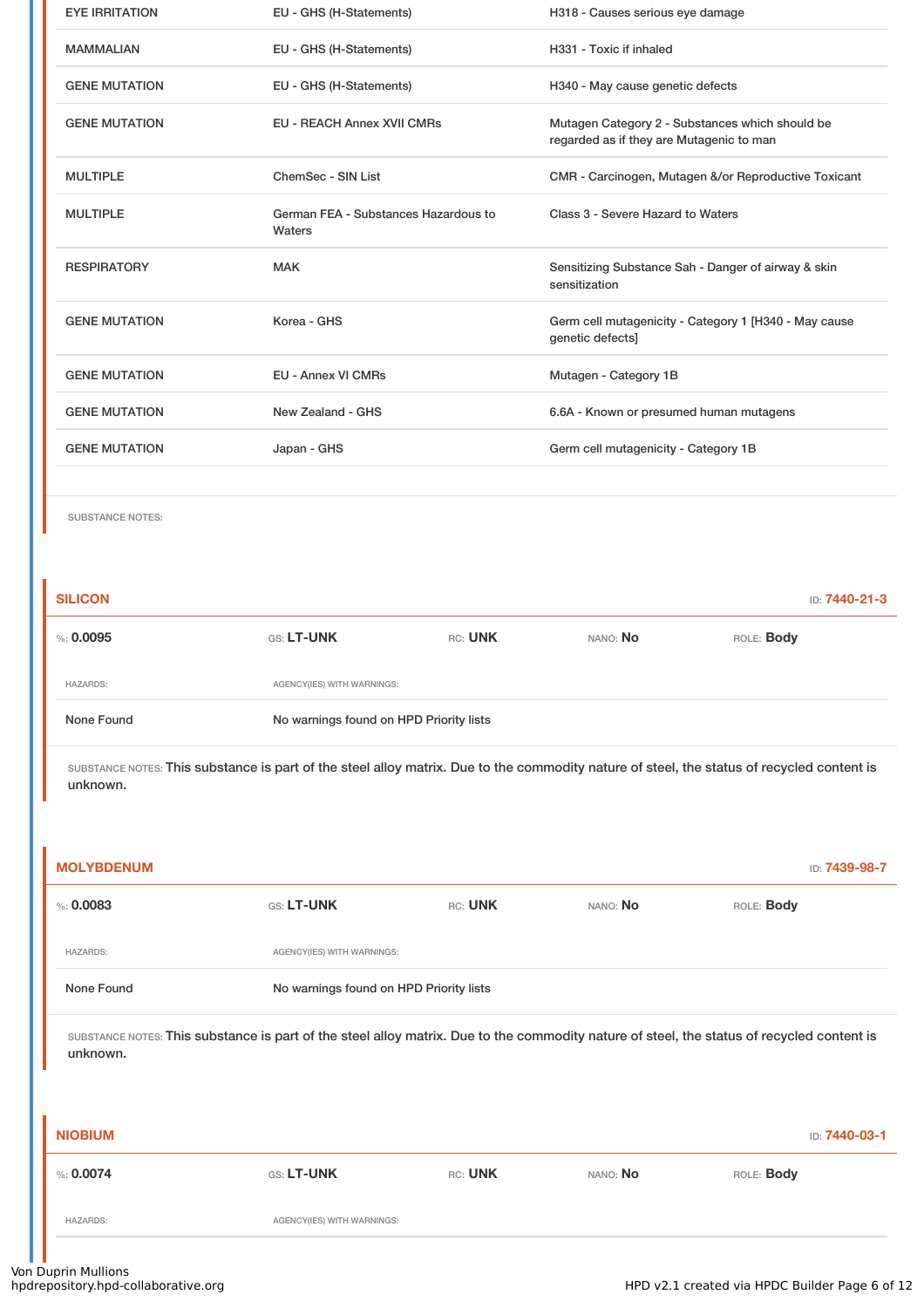| <b>TANTALUM</b> |                            |         |                                                                                                         | ID: 7440-25-7     |
|-----------------|----------------------------|---------|---------------------------------------------------------------------------------------------------------|-------------------|
| %: 0.0074       | <b>GS: LT-UNK</b>          | RC: UNK | NANO: No                                                                                                | ROLE: <b>Body</b> |
| <b>HAZARDS:</b> | AGENCY(IES) WITH WARNINGS: |         |                                                                                                         |                   |
| <b>CANCER</b>   | <b>MAK</b>                 |         | Carcinogen Group 3A - Evidence of carcinogenic effects<br>but not sufficient to establish MAK/BAT value |                   |

SUBSTANCE NOTES: This substance is part of the steel alloy matrix. Due to the commodity nature of steel, the status of recycled content is unknown.

| <b>ALUMINUM</b>            |                                              |         |                                      | ID: 7429-90-5                                          |
|----------------------------|----------------------------------------------|---------|--------------------------------------|--------------------------------------------------------|
| %: 0.0066                  | $G.S. LT-P1$                                 | RC: UNK | NANO: No                             | ROLE: Body                                             |
| <b>HAZARDS:</b>            | AGENCY(IES) WITH WARNINGS:                   |         |                                      |                                                        |
| <b>RESPIRATORY</b>         | AOEC - Asthmagens                            |         | only                                 | Asthmagen (ARs) - sensitizer-induced - inhalable forms |
| <b>ENDOCRINE</b>           | <b>TEDX</b> - Potential Endocrine Disruptors |         | <b>Potential Endocrine Disruptor</b> |                                                        |
| PHYSICAL HAZARD (REACTIVE) | EU - GHS (H-Statements)                      |         | H228 - Flammable solid               |                                                        |
| PHYSICAL HAZARD (REACTIVE) | EU - GHS (H-Statements)                      |         |                                      | H250 - Catches fire spontaneously if exposed to air    |
| PHYSICAL HAZARD (REACTIVE) | EU - GHS (H-Statements)                      |         |                                      | H261 - In contact with water releases flammable gases  |

| <b>TITANIUM</b>                                                                                                                                        |                            |                                         |          | ID: 7440-32-6     |  |  |
|--------------------------------------------------------------------------------------------------------------------------------------------------------|----------------------------|-----------------------------------------|----------|-------------------|--|--|
| % 0.0050                                                                                                                                               | GS: LT-UNK                 | RC: UNK                                 | NANO: No | ROLE: Body        |  |  |
| <b>HAZARDS:</b>                                                                                                                                        | AGENCY(IES) WITH WARNINGS: |                                         |          |                   |  |  |
| None Found                                                                                                                                             |                            | No warnings found on HPD Priority lists |          |                   |  |  |
| SUBSTANCE NOTES: This substance is part of the steel alloy matrix. Due to the commodity nature of steel, the status of recycled content is<br>unknown. |                            |                                         |          |                   |  |  |
|                                                                                                                                                        |                            |                                         |          |                   |  |  |
| <b>VANADIUM</b>                                                                                                                                        |                            |                                         |          | ID: 7440-62-2     |  |  |
| % 0.0025                                                                                                                                               | $GS: LT-1$                 | RC: UNK                                 | NANO: No | ROLE: <b>Body</b> |  |  |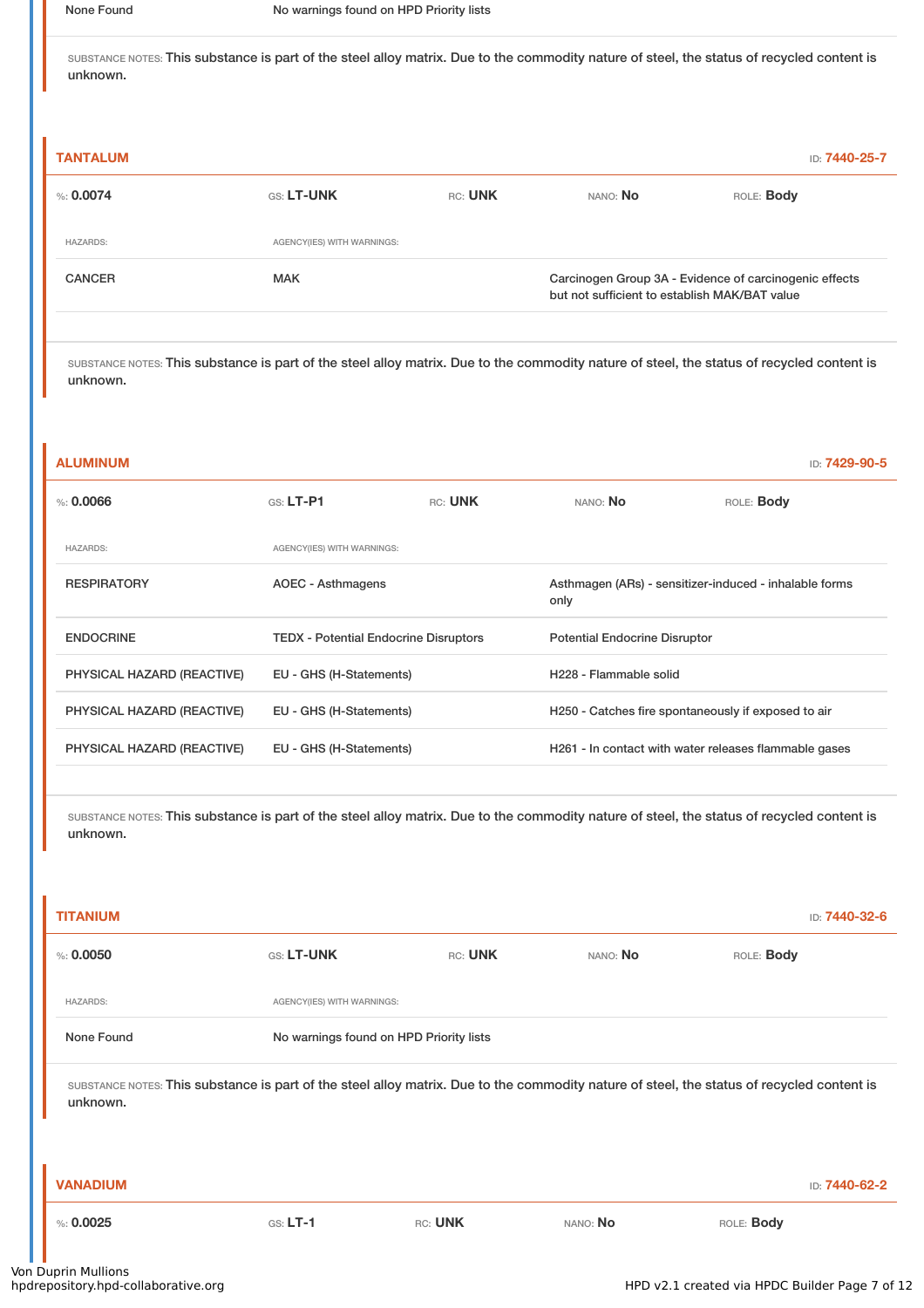HAZARDS: AGENCY(IES) WITH WARNINGS: MULTIPLE German FEA - Substances Hazardous to Waters Class 3 - Severe Hazard to Waters CANCER MAK MAK Carcinogen Group 2 - Considered to be carcinogenic for man GENE MUTATION MAK MAK GENE GERMINAL GERMINAL GERMINAL GERMINAL GERMINAL GERMINAL GERMINAL GERMINAL GERMINAL GE

SUBSTANCE NOTES: This substance is part of the steel alloy matrix. Due to the commodity nature of steel, the status of recycled content is unknown.

| <b>MICA</b>     |                                         |          |          |                      | <b>ID: 12001-26-2</b> |
|-----------------|-----------------------------------------|----------|----------|----------------------|-----------------------|
| $\%: 0.0020$    | <b>GS: LT-UNK</b>                       | RC: None | NANO: No | ROLE: Powder Coating |                       |
| <b>HAZARDS:</b> | AGENCY(IES) WITH WARNINGS:              |          |          |                      |                       |
| None Found      | No warnings found on HPD Priority lists |          |          |                      |                       |
|                 |                                         |          |          |                      |                       |

SUBSTANCE NOTES:

| <b>SELENIUM</b>      |                                                |         |                                                                                                 | ID: 7782-49-2     |  |
|----------------------|------------------------------------------------|---------|-------------------------------------------------------------------------------------------------|-------------------|--|
| % 0.0016             | $G.S. LT-P1$                                   | RC: UNK | NANO: No                                                                                        | ROLE: <b>Body</b> |  |
| <b>HAZARDS:</b>      | AGENCY(IES) WITH WARNINGS:                     |         |                                                                                                 |                   |  |
| <b>PBT</b>           | OR DEQ - Priority Persistent Pollutants        |         | Priority Persistent Pollutant - Tier 1                                                          |                   |  |
| <b>ACUTE AQUATIC</b> | EU - GHS (H-Statements)                        |         | H400 - Very toxic to aquatic life                                                               |                   |  |
| <b>CHRON AQUATIC</b> | EU - GHS (H-Statements)                        |         | H410 - Very toxic to aquatic life with long lasting effects                                     |                   |  |
| <b>MAMMALIAN</b>     | EU - GHS (H-Statements)                        |         | H301 - Toxic if swallowed                                                                       |                   |  |
| <b>MAMMALIAN</b>     | EU - GHS (H-Statements)                        |         | H331 - Toxic if inhaled                                                                         |                   |  |
| <b>MULTIPLE</b>      | German FEA - Substances Hazardous to<br>Waters |         | Class 2 - Hazard to Waters                                                                      |                   |  |
| <b>CANCER</b>        | <b>MAK</b>                                     |         | Carcinogen Group 3B - Evidence of carcinogenic effects<br>but not sufficient for classification |                   |  |

| <b>POTASSIUM</b><br>ID: <b>7440-09-7</b> |                            |         |                                |                                                       |
|------------------------------------------|----------------------------|---------|--------------------------------|-------------------------------------------------------|
| %: 0.0006                                | GS: LT-P1                  | RC: UNK | NANO: No                       | ROLE: <b>Body</b>                                     |
| <b>HAZARDS:</b>                          | AGENCY(IES) WITH WARNINGS: |         |                                |                                                       |
| PHYSICAL HAZARD (REACTIVE)               | EU - GHS (H-Statements)    |         | which may ignite spontaneously | H260 - In contact with water releases flammable gases |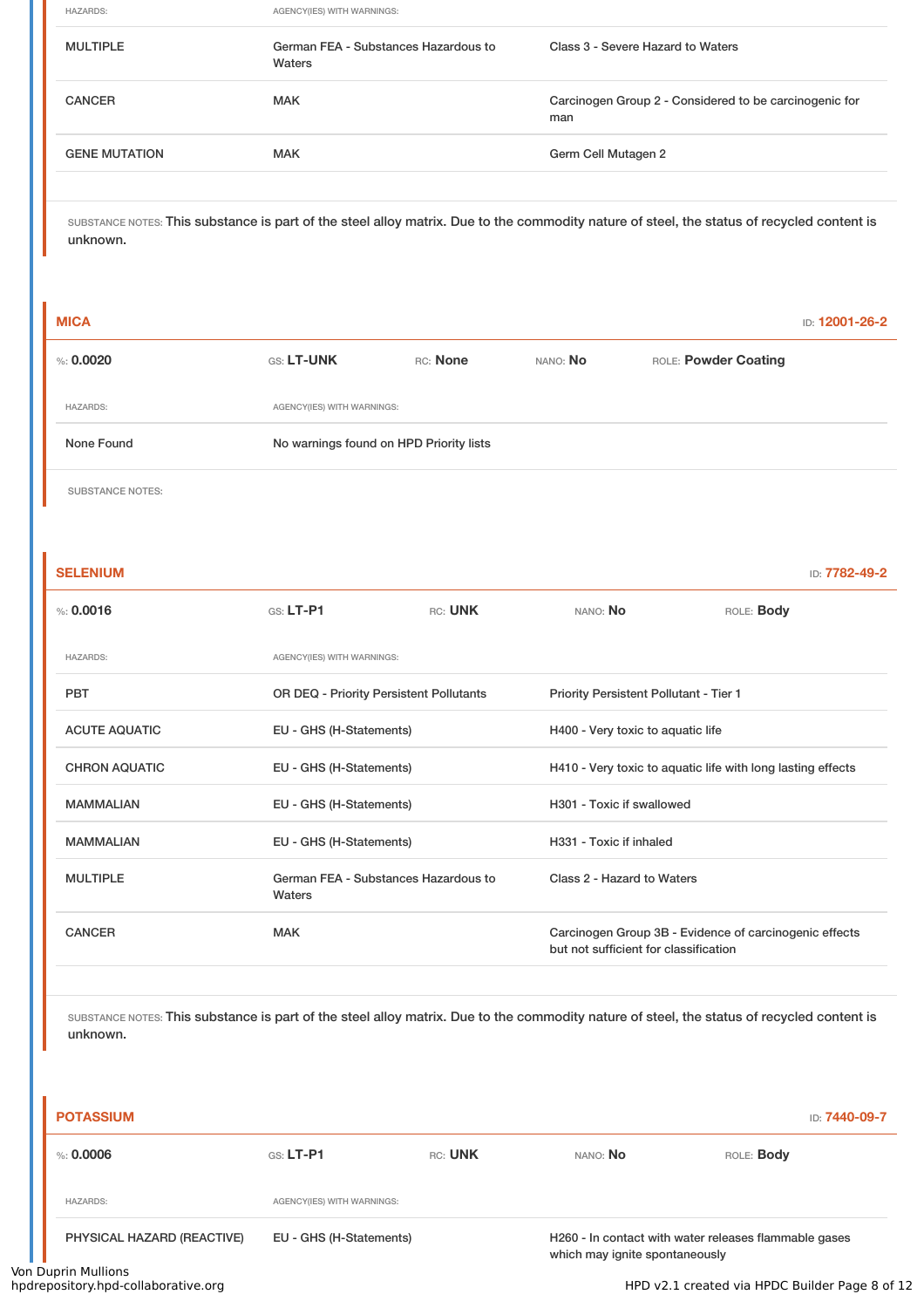| <b>NITROGEN</b> |                                         |         |          | ID: 7727-37-9 |  |
|-----------------|-----------------------------------------|---------|----------|---------------|--|
| %: $0.0003$     | GS: NoGS                                | RC: UNK | NANO: No | ROLE: Body    |  |
| <b>HAZARDS:</b> | AGENCY(IES) WITH WARNINGS:              |         |          |               |  |
| None Found      | No warnings found on HPD Priority lists |         |          |               |  |
|                 |                                         |         |          |               |  |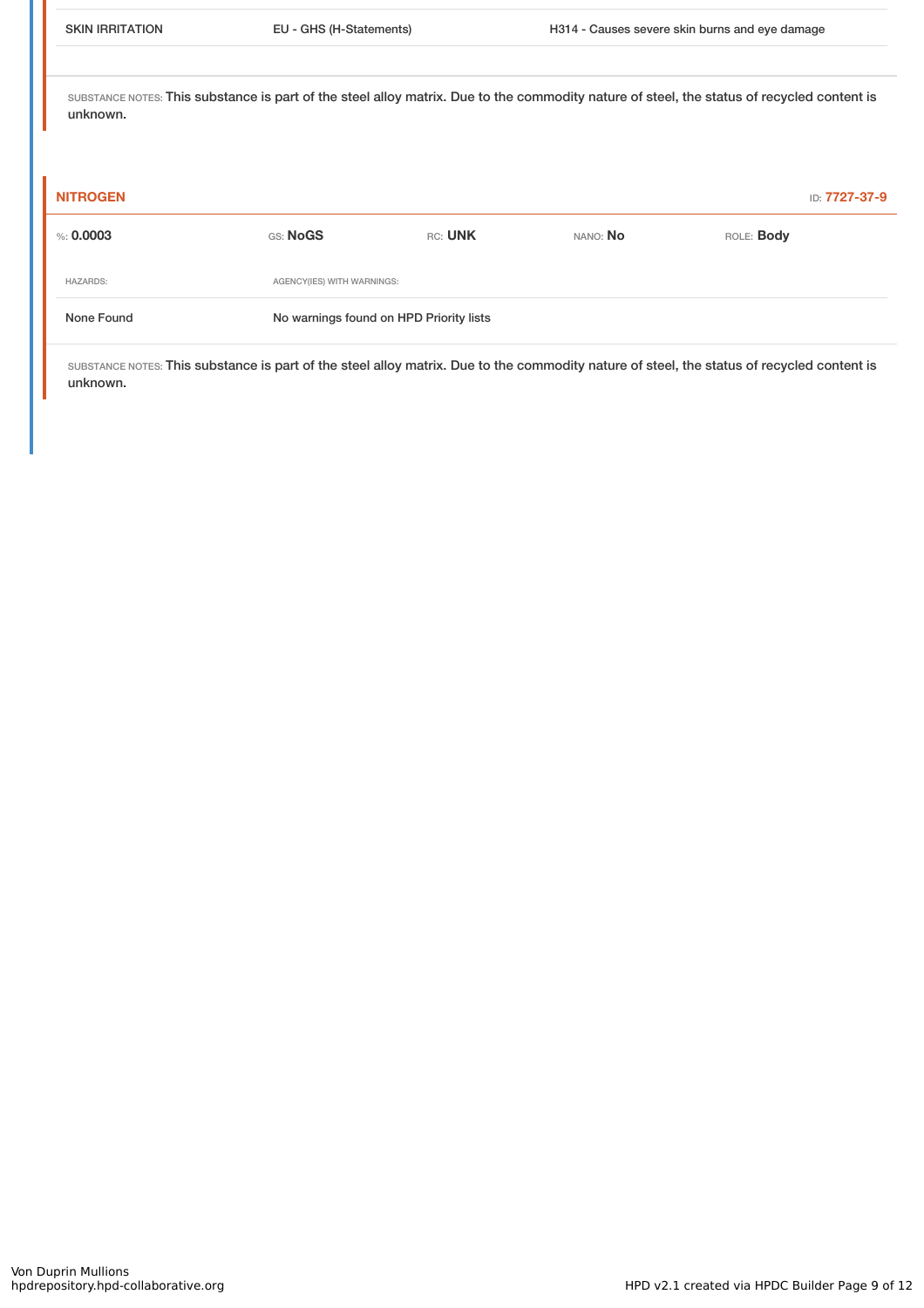This section lists applicable certification and standards compliance information for VOC emissions and VOC content. Other types of *health or environmental performance testing or certifications completed for the product may be provided.*

## **Section 4: Accessories**

This section lists related products or materials that the manufacturer requires or recommends for installation (such as adhesives or fasteners), maintenance, cleaning, or operations. For information relating to the contents of these related products, refer to their *applicable Health Product Declarations, if available.*

No accessories are required for this product.

## **Section 5: General Notes**

This HPD represents the Von Duprin 54 series steel mullion.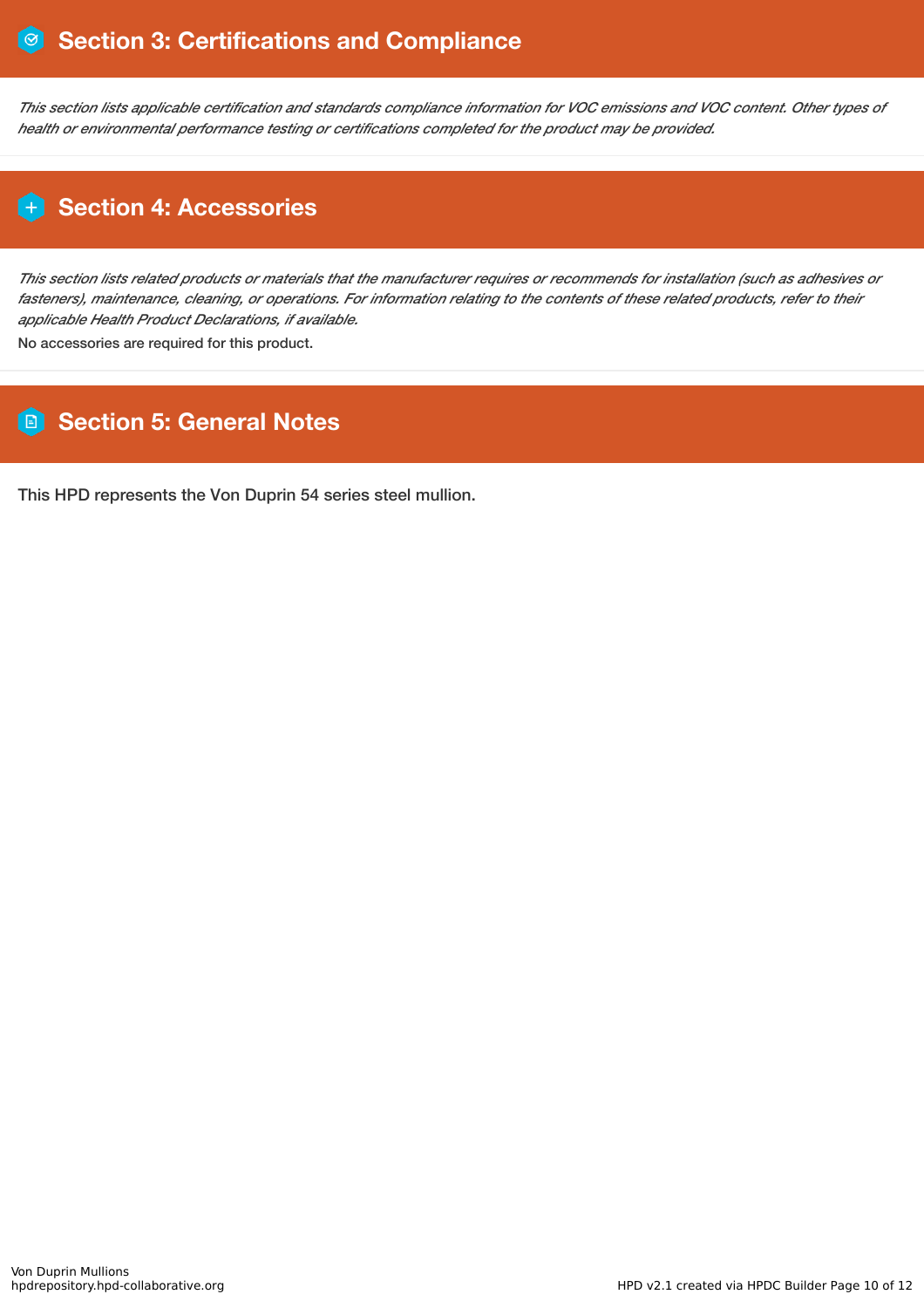### **MANUFACTURER INFORMATION**

MANUFACTURER: **Allegion** ADDRESS: **2720 Tobey Dr. Indianapolis IN 46219, USA** WEBSITE: **https://us.allegion.com/content/dam/allegion-us-2/web-documents-2/Catalog/Von\_Duprin\_98.99\_Series\_Catalog\_106590.pdf**

CONTACT NAME: **Tim Weller** TITLE: **Manager of Codes, Standards and Sustainability** PHONE: **317-810-3751** EMAIL: **Tim.Weller@allegion.com**

**KEY**

**OSHA MSDS** Occupational Safety and Health Administration Material Safety Data Sheet **GHS SDS** Globally Harmonized System of Classification and Labeling of Chemicals Safety Data Sheet

#### **Hazard Types**

**AQU** Aquatic toxicity **CAN** Cancer **DEV** Developmental toxicity **END** Endocrine activity **EYE** Eye irritation/corrosivity **GEN** Gene mutation

#### **GreenScreen (GS)**

**BM-4** Benchmark 4 (prefer-safer chemical) **BM-3** Benchmark 3 (use but still opportunity for improvement) **BM-2** Benchmark 2 (use but search for safer substitutes) **BM-1** Benchmark 1 (avoid - chemical of high concern) **BM-U** Benchmark Unspecified (insuficient data to benchmark)

**GLO** Global warming **MAM** Mammalian/systemic/organ toxicity **MUL** Multiple hazards **NEU** Neurotoxicity **OZO** Ozone depletion **PBT** Persistent Bioaccumulative Toxic

**PHY** Physical Hazard (reactive) **REP** Reproductive toxicity **RES** Respiratory sensitization **SKI** Skin sensitization/irritation/corrosivity **LAN** Land Toxicity **NF** Not found on Priority Hazard Lists

**LT-P1** List Translator Possible Benchmark 1 **LT-1** List Translator Likely Benchmark 1 **LT-UNK** List Translator Benchmark Unknown (insufficient information from List Translator lists to benchmark) **NoGS** Unknown (no data on List Translator Lists)

#### **Recycled Types**

**PreC** Preconsumer (Post-Industrial) **PostC** Postconsumer **Both** Both Preconsumer and Postconsumer **Unk** Inclusion of recycled content is unknown **None** Does not include recycled content

#### **Other Terms**

**Inventory Methods:**

**Nested Method / Material Threshold** Substances listed within each material per threshold indicated per material **Nested Method / Product Threshold** Substances listed within each material per threshold indicated per product **Basic Method / Product Threshold** Substances listed individually per threshold indicated per product

**Nano** Composed of nano scale particles or nanotechnology **Third Party Verified** Verification by independent certifier approved by HPDC **Preparer** Third party preparer, if not self-prepared by manufacturer **Applicable facilities** Manufacturing sites to which testing applies

The Health Product Declaration (HPD) Open Standard provides for the disclosure of product contents and potential associated human and environmental health hazards. Hazard associations are based on the HPD Priority Hazard Lists, the GreenScreen List Translator™, and when *available, full GreenScreen® assessments. The HPD Open Standard v2.1 is not:*

- *<sup>a</sup> method for the assessment of exposure or risk associated with product handling or use,*
- a method for assessing potential health impacts of: (i) substances used or created during the manufacturing process or (ii) substances *created after the product is delivered for end use.*

Information about life cycle, exposure and/or risk assessments performed on the product may be reported by the manufacturer in appropriate *Notes sections, and/or, where applicable, in the Certifications section.*

The HPD Open Standard was created and is supported by the Health Product Declaration Collaborative (the HPD Collaborative), a customer-led organization composed of stakeholders throughout the building industry that is committed to the continuous improvement of building products